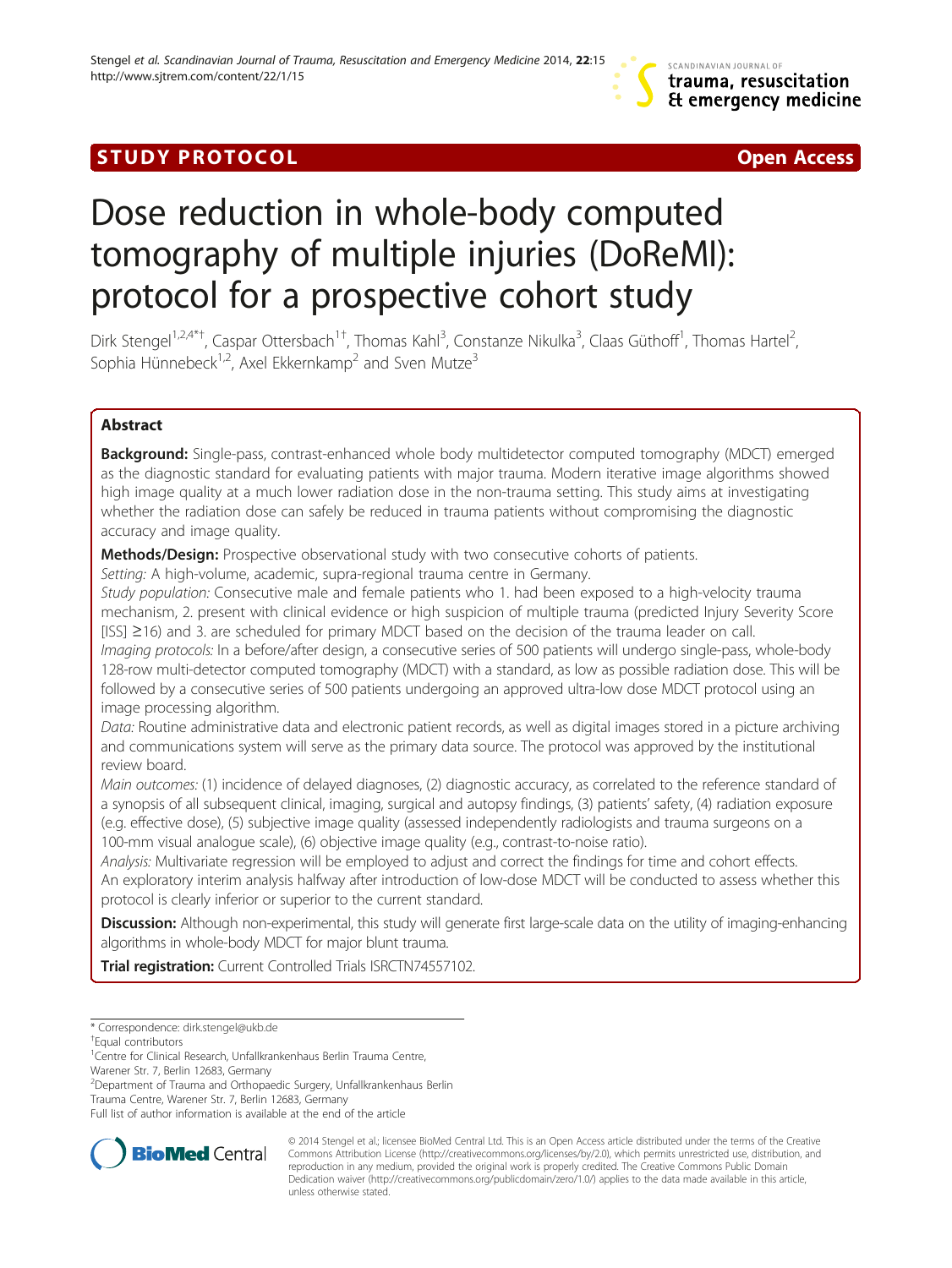## Background

According to the most recent injury statistics, every two minutes someone dies of an injury in the European Union [[1\]](#page-7-0). Trauma is, and will remain a significant contributor to years of productive life lost, disability, and health care service costs worldwide [\[2](#page-7-0)-[4\]](#page-7-0).

The survival and functional prognosis of patients who suffered severe and multiple injuries improved significantly in the industrialized countries [[5-8\]](#page-7-0). Time to appropriate care is an accepted predictor of trauma outcomes, and transport, triage, and work-up intervals must respect this decisive factor. Also, immediately life-threatening injuries and sources of bleeding must be identified (or excluded) with high accuracy [\[9,10\]](#page-7-0). Apart from damage-control resuscitation and surgery, the introduction of contrastenhanced, whole-body, multi-detector computed tomography may be regarded as one of the most important interventions which changed the face of trauma care during the past decade [\[11-14\]](#page-7-0).

In a recent survey of UK emergency departments, 41 out of 184 (22.3%) respondents indicated that they had a panscan policy for major trauma patients, with marked regional variations in availability and reporting times [\[15\]](#page-7-0). Data from the German TraumaRegister<sup>D</sup> suggest that incorporating a routine pan-scan into trauma resuscitation may increase the ratio of observed to expected survivors [\[16\]](#page-7-0). A recent analysis confirmed the results in a subsequent cohort and unstable patients [\[17](#page-7-0)]. Yet, many injuries to solid organs (e.g., brain, liver, spleen) demarcate only after sufficient resuscitation with crystalloid fluids and blood products. We recently demonstrated in a large cohort of 982 patients that an initial pan-scan is capable to prove but not to exclude injuries to various body regions [\[18](#page-7-0)].

Opponents of the whole-body scan have been voicing concerns about patients' overexposure to radiation with the increasing and often uncritical use of this technology [[19-24](#page-7-0)].

Exposure to radiation for diagnostic purposes is an emerging ethical, medico-legal and public-health issue [[25\]](#page-7-0). It has been estimated that, with the widespread and liberal use of CT, 1.5 − 2.0% of all cancers in the US may now be attributable to the radiation from CT examinations [\[21](#page-7-0)]. The median lifetime attributable risk (LAR) of cancer is 4.0 (IQR  $0.8 - 11.1$ ) / 1000 for a multiphase abdomen and pelvis CT scan [\[26\]](#page-7-0).

Modern 64-, 128- and 256-row MDCT scanners are regarded to produce lower dose indexes  $(CTDI_{vol})$  than earlier generation single- or 4-row hardware. However, Harrieder et al. recently demonstrated in a retrospective study that, because of enhanced scan lengths, the doselength-product (DLP) may remain similar or even increase with modern hardware [[27\]](#page-7-0). The authors, however, provided little information on patient demographics (e.g., BMI, ISS) and did not only compare different multi-detector-row technologies but also scanners made by different manufacturers. A comparison of 64-row scanners of four leading companies suggested highest patient mean effective doses (in mSv) produced by the GE LightSpeed VCT  $(12.7 \pm 2.6)$ , followed by the Toshiba Aquilion  $(11.1 \pm 3.3)$ , Philips Brilliance  $(9.5 \pm 0.4)$  and Siemens Somatom  $(9.1 \pm 1.1)$  [\[28\]](#page-7-0).

So-called adaptive statistical iterative algorithms (ASIR), derived from a Bayesian framework, incorporate i. random fluctuations in sinogram measurements [\[29](#page-7-0)], ii. nonideality, iii. different degrees of data credibility, iv. a priori information about the distribution of the image space, and other previously unconsidered variables to enhance resolution and reduce artefacts and noise [\[30](#page-7-0)].

Distinct technologies like Veo (Model Based Image Reconstruction, GE Healthcare) or IRIS (Iterative Reconstruction in Image Space, Siemens) received FDA approval [\[31](#page-7-0)].

Apart from phantom studies and smaller case series, there is currently sparse evidence from head-to-head studies about the effect of ASIR technology on objective and subjective image quality, and exposure to radiation. Exemplarily, Prakash et al. from Boston showed in a cohort of 222 patients who had previously undergone abdominal CT with filtered back projection (FBP) technology and were scheduled for follow-up ASIR scan that  $CTDL<sub>vol</sub>$  and  $DLP$ were markedly reduced without compromising image quality [\[32\]](#page-7-0). The Prakash group showed similar results in chest CT [\[33,34](#page-7-0)]. Other investigators reported similar dose reductions with similar image quality in CT portovenography [[35](#page-7-0)], cerebral CT [\[36\]](#page-7-0), and abdomino-pelvic CT scans [[37](#page-7-0)].

There is evidence from phantom tests and rigorous clinical evaluations with global clinical collaborators which demonstrate the potential of the FDA-approved iDose system (Philips Healthcare, Eindhoven, The Netherlands) to improve image quality and / or lower radiation dose levels beyond those previously achievable with conventional, routine-dose acquisitions, or FBP reconstructions [\[38](#page-7-0)[-43\]](#page-8-0).

The combination of BMI-adapted protocols with iterative reconstruction algorithms can reduce radiation exposure to patients and simultaneously improve image quality [\[38](#page-7-0)].

Previous non-trauma / elective CT investigations suggest that iterative reconstruction algorithms may maintain image quality at a much lower radiation dose. Yet, large-scale, prospective evidence on the safety and effectiveness of low-dose CT in trauma patients is still sparse. A single retrospective study investigated possible dose reduction at maintained image quality in subjects with multiple injuries [\[44\]](#page-8-0). Since results were not adjusted for baseline imbalances (e.g., a 7% difference in the prevalence of comorbidity), conclusions and inferences from this study are difficult to interpret.

Patients with multiple injuries are typically young and thus at a higher risk of CT-induced cancer. Reducing exposure to radiation with constant image quality and diagnostic accuracy in this vulnerable cohort is a key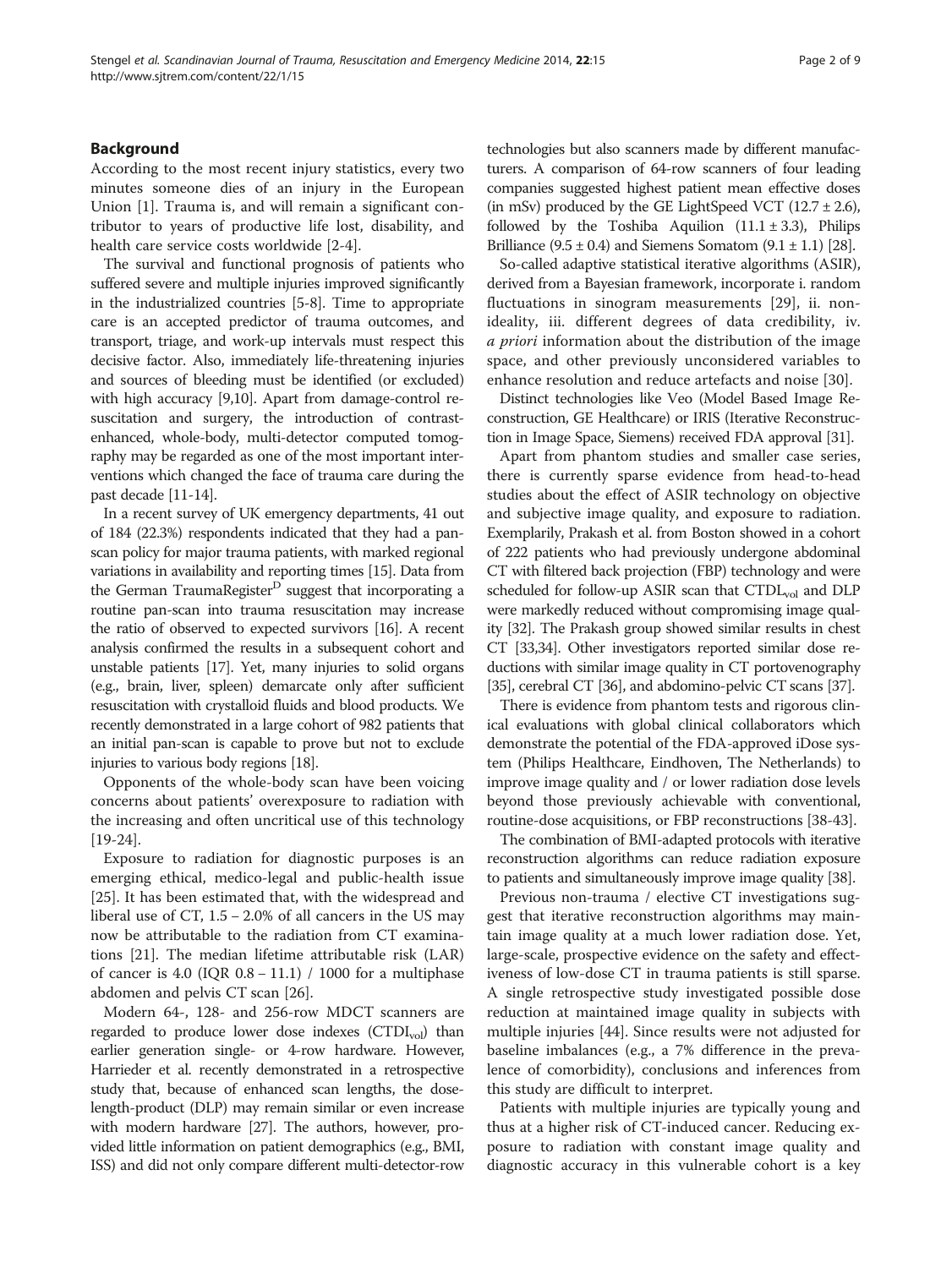goal of trauma services worldwide, and evidence whether imaging at lower doses of radiation is feasible, safe, and effective is needed. On the other hand, it may be argued that, given the proven benefit of MDCT in lowering trauma-associated mortality, the primary scan must exhaust the full potential of the method and should aim for maximum quality of images to avoid false-negative results, regardless of exposure to radiation.

### Methods/Design

#### Design

The Dose Reduction in whole-body computed tomography of Multiple Injuries (DoReMI) investigation is a prospective cohort study employing two large, consecutive cohorts of patients undergoing different approved and established MDCT protocols. All data will be recorded, stored and processed under the conditions of daily practice of trauma care. Gathered data will form the basis for a later interrupted time-series comparison between the effectiveness and safety of the scanning protocols.

#### Design history and IRB concerns

The study was originally planned as non-inferiority randomized controlled trial (NI-RCT) with the following hypotheses:

Null hypothesis  $H_0$  notated as:

 $H_0$ : C−T≥M (C is superior to T)

where  $C = \text{image quality}$  in the standard-of-care arm,  $T = image$  quality in the experimental (iDose) arm, and  $M = non-inferiority margin$ 

Alternative hypothesis  $H_A$  expressed as

 $H_A$ : C−T < M (T is not inferior to C)

In clinical terms, the primary hypothesis read as:

In patients with multiple trauma scheduled for singlepass, contrast-enhanced whole-body 128-row MDCT, the iDose algorithm will generate a subjective image quality rated on a visual analogue scale  $(0 - 100 \text{ mm})$  which is not inferior to standard image production and processing.

The non-inferiority margin (NIM) was set at 1 mm, with a standard deviation of 4 mm (derived from a pilot study of  $2 \times 20$  patients). The sample size for a noninferiority trial of two means was computed using PASS 11.0 software (NCSS, LLC. Kaysville, Utah, USA). For a fixed NIM of 1 mm, the needed sample size per group was 253 patients to confirm non-inferiority of the experimental compared to the control intervention with a one-sided alpha 0.025 and a power of 80%.

The protocol was submitted to the institutional review board (IRB) of the Charité University Medical Centre, Berlin, Germany, in May 2013. It accounted for 1. the inclusion of unconscious and minor patients in an

emergency setting (with distinct processes of informing relatives and deferred informed consent procedures) and 2. varying exposure to radiation for diagnostic purposes as the intervention of interest. Given that MDCT trauma imaging at a lower than usual radiation dose is not the current standard of care in Germany, the institutional review board issued concerns that patients in the experimental group are at risk of missed injuries (not that patients in the standard-of-care group may be exposed to a higher than needed effective dose). Consequently, the initial proposal was rejected. A revised proposal submitted in June 2013 could not solve the IRB's concerns.

Consequently, the investigators changed their approach to comply with the IRB's recommendations, and consented on a before/after cohort study. All patients in this study will receive an accepted diagnostic standard of care using approved technologies but will not undergo random allocation to either modality. One may still argue that injuries are acute, unforeseeable events, and there remains a random component in the study set-up.

The ultimate consequence of shifting from an experimental to an observational design was the increase in the sample size to allow for robust multivariate modelling and adjustment of results for confounding.

#### **Objectives**

The following objectives will be addressed:

- 1. To determine the incidence of missed or delayed diagnoses with either imaging scheme,
- 2. To define the diagnostic accuracy of either MDCT protocol, based on the synopsis of clinical, imaging, and interventional information gathered until discharge,
- 3. To evaluate patients' safety with either protocol,
- 4. To determine the exposure to radiation and the LAR of cancer with either approach,
- 5. To evaluate subjective and objective measures of image quality.

#### Setting

This is a single-centre non-interventional study using approved and established MDCT imaging protocols for severely injured patients. The study compares a cohort of subjects receiving the standard of care, i.e., single-pass, whole-body 128-MDCT with regular image acquisition and processing, with a subsequent cohort receiving singlepass, whole-body 128-MDCT with a radiation-dose reducing iterative reconstruction method (iDose). Table [1](#page-3-0) summarizes key items of both protocols. Figure [1](#page-3-0) shows the anticipated study flow.

#### Primary outcome

Delayed diagnoses comprise pathological anatomic and / or physiologic findings which demand clinical awareness,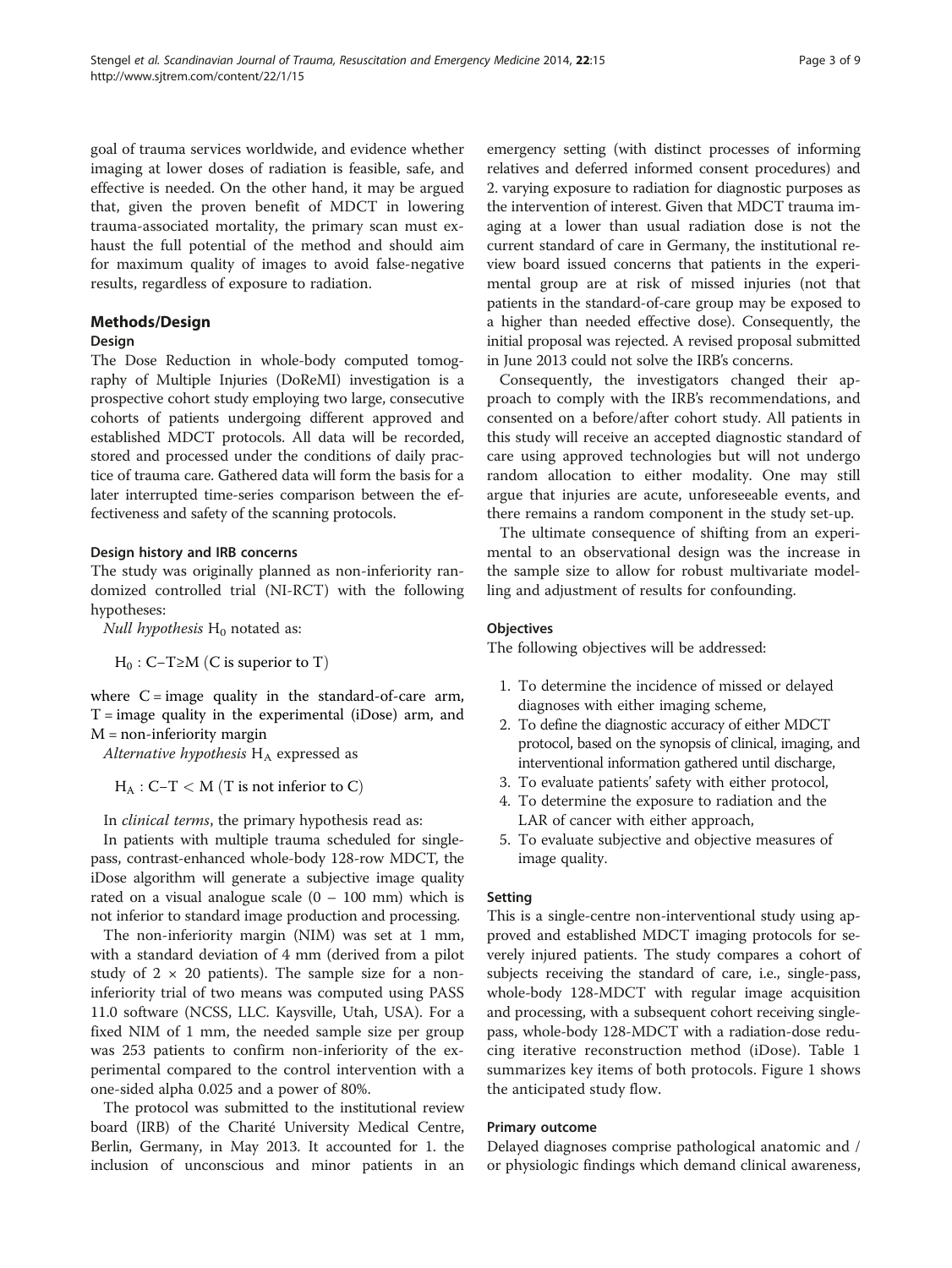<span id="page-3-0"></span>

|                            | <b>Standard dose</b>     | Low dose<br>128-row MDCT<br>pan-scan + iDose |  |
|----------------------------|--------------------------|----------------------------------------------|--|
|                            | 128-row MDCT<br>pan-scan |                                              |  |
| Detector z<br>coverage, mm | 40                       | 40                                           |  |
| <b>kVp</b>                 | 120                      | 120                                          |  |
| Exposure, mAs              | 180                      | 90                                           |  |
| iDose Level                | off                      | 4(6)                                         |  |
| Recon filter               | B                        | B(C)                                         |  |
| CTDI, mGy                  | 11.9                     | 5.9                                          |  |

or, in case of therapeutically relevant pathological results, should prompt immediate therapeutic action.

We will estimate the incidence of delayed diagnoses based on a synopsis of all subsequent clinical, imaging, intra-operative, and autopsy findings until discharge. We will further distinguish between clinically relevant and all diagnoses. Relevant diagnoses are defined as severe injuries suiting an Abbreviated Injury Scale [AIS] score ≥3 and/or injuries demanding surgical and/or trans-vascular intervention. Non-traumatic incidental findings like tumours or tumour-like lesions demanding specific work-up and/or treatment will be recorded in an exploratory attempt.

# Secondary outcomes

## **Accuracy**

Accuracy (or diagnostic efficacy) is a key indicator of performance of an imaging technology. In pan-CT for trauma, there are five variables contributing to overall accuracy:

- 1. The general technical capability of CT technology to depict a certain pathology (resolution)
- 2. Trauma-associated, acutely impaired physiological parameters (e.g., hypotension, haemorrhagic shock, centralized circulation) which hamper organ perfusion and/or vessel contrast

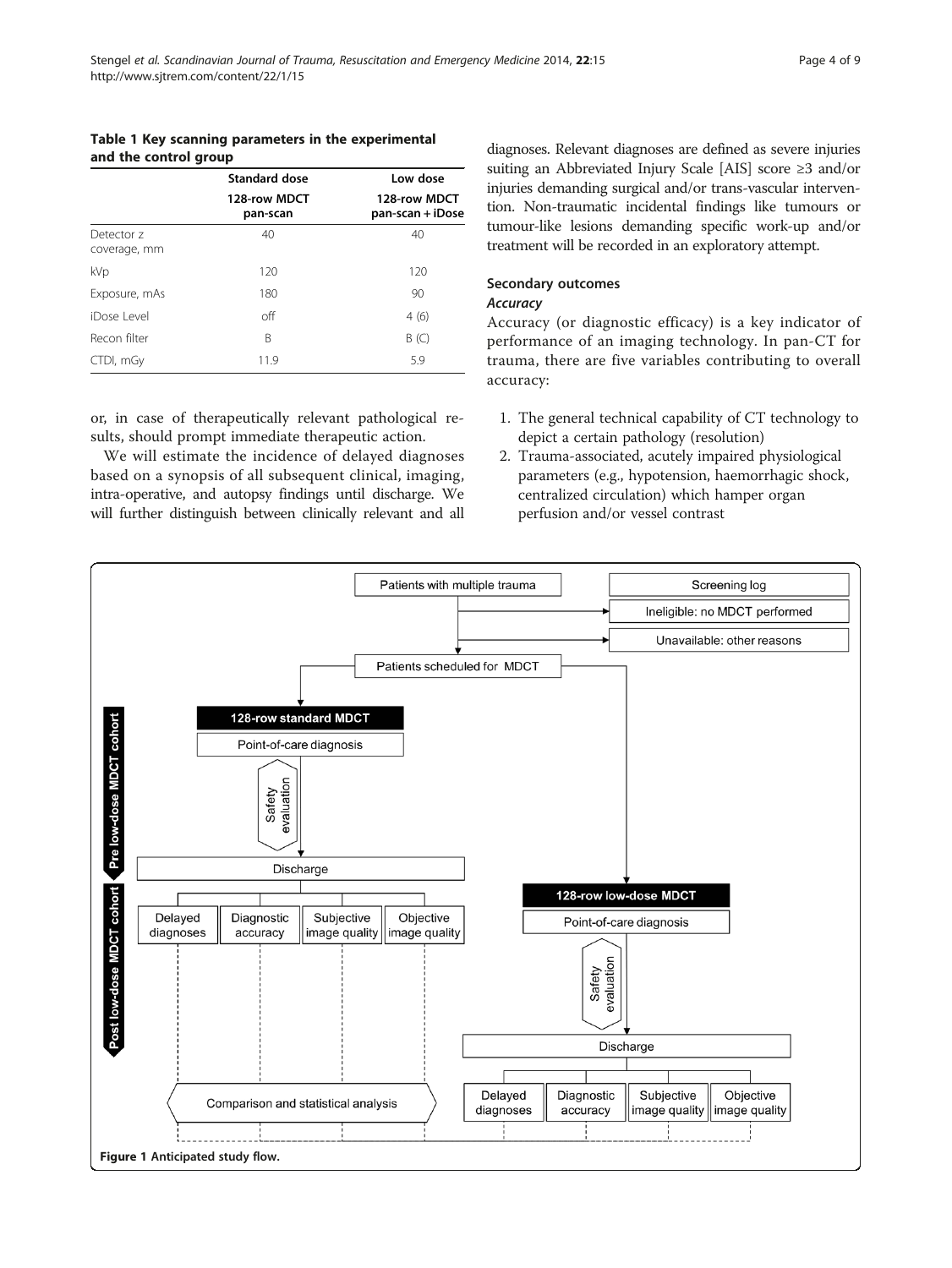- 3. The interval needed for tissue contusions and hematomas to demark or expand
- 4. Interpretation of images by the radiologist on call
- 5. The severity and/or therapeutic consequences of findings

In addition to the incidence of delayed diagnoses, we will compute standard indicators of diagnostic test accuracy (i.e., sensitivity, specificity, positive and negative predictive values, areas under the ROC). Different models will be created for various endpoints (e.g., all missed injuries, therapeutically relevant findings, and others).

#### Safety

Any situation in which the individual patient's safety is assumed to be compromised will be recorded and evaluated in a cumulative fashion. Safety-relevant events will be entered in the local Critical Incident Reporting System (CIRS), hosted by the Medical Council (Ärztekammer) of Berlin, Germany. Since this is an observational study, we will use common definitions of adverse events (AE), serious adverse events (SAE), and Suspected Unexpected Serious Adverse Reactions (SUSAR), as outlined in ICH Topic E2B (Clinical Safety Data Management: Data Elements for Transmission of Individual Case Safety Reports), and most recently in the amended and updated DIN-ISO 14155 guideline, but do not implement a regular reporting procedure.

# Radiation dose and estimated LAR of cancer

Dose calculation includes

- − CTDIvol, scan length, DLP as reported by the scanner (dose report page in PACS), and verified by software CT-Expo, if values are ambiguous or information is missing
- − Effective dose (in mSv) calculated by CT-Expo from documented parameters, based on most recent ICRP recommendations (modified tissue-weighting factors)

#### Subjective image quality

Numerous approaches have been proposed to quantify the quality of CT images in the transversal plane, and to generate resource-intensive but clinically required coronal, sagittal, and 3-D reconstruction views.

Basically, there are two different, still complementary concepts to quantify image quality:

1. Subjective evaluation of quality, ideally assessed by two or more independent expert raters in a random, blinded (towards the underlying processing algorithm) fashion, using pre-defined body areas and instruments or scales

2. Objective evaluation, using physical parameters like contrast/signal, noise, and the ratio of both

There is currently no consensus or a reproducible pattern of criteria available to distinguish "good" or "diagnostic" from "unacceptable" or "un-diagnostic" images. In 1999, the European Commission had summarized quality criteria in a guideline (EUR 16262 EN, [http://w3.tue.nl/fileadmin/](http://w3.tue.nl/fileadmin/sbd/Documenten/Leergang/BSM/European_Guidelines_Quality_Criteria_Computed_Tomography_Eur_16252.pdf) [sbd/Documenten/Leergang/BSM/European\\_Guidelines\\_](http://w3.tue.nl/fileadmin/sbd/Documenten/Leergang/BSM/European_Guidelines_Quality_Criteria_Computed_Tomography_Eur_16252.pdf) [Quality\\_Criteria\\_Computed\\_Tomography\\_Eur\\_16252.pdf](http://w3.tue.nl/fileadmin/sbd/Documenten/Leergang/BSM/European_Guidelines_Quality_Criteria_Computed_Tomography_Eur_16252.pdf) ) which had lastly been updated in 2004 [\(http://www.msct.](http://www.msct.eu/CT_Quality_Criteria.htm) [eu/CT\\_Quality\\_Criteria.htm\)](http://www.msct.eu/CT_Quality_Criteria.htm).

Latest updates on the web-platform of the Imaging Performance Assessment of CT Scanners (IMPACT, [http://](http://www.impactscan.org/) [www.impactscan.org/\)](http://www.impactscan.org/) working group have been made in 2010.

From a statistical point of view, 3- and 5-point ordinal scales have the disadvantage of a non-normal / nonparametric distribution. Although frequently used, the central measure of these scales is not the parametric mean but the geometric mean or median. For sample size calculations and full-scale variance, a visual analogue scale is the better option to determine image quality.

To overcome the limitations with established rating scales, wet set up a pilot study using 2 x 20 sets of images from patients with multiple trauma. The control set consisted of images obtained by a 64-row MDCT scanner (Brilliance 64, Philips, Germany), with scanning parameters published elsewhere [[18\]](#page-7-0). The experimental set comprised images obtained by the 128-row MDCT (Ingenuity Core 128, Philips) scanner to be used in the planned project.

Two independent radiologists blinded to the scanner generation and protocol rated image quality on a 100 mm visual analogue scale, focusing on lung, bone, vessel, fluid/fat and organ tissue contrast.

The arithmetic mean of both raters with the pooled standard deviation s, calculated as

$$
s = \sqrt{\frac{(n_1 - 1) S_1^2 + (n_2 - 1) S_2^2}{n_1 + n_2 - 2}}
$$
(1)

was used for quantitative assessment of differences between groups. Here,  $n_1$  and  $n_2$  are the number patients / images assessed by rater 1 and 2, and  $S_1$  and  $S_2$  are the standard deviations of means.

There were no marked differences in quality ratings between images obtained by either method (Table [2](#page-5-0)). According to the observed standard deviations, a  $1 \pm$ 4 mm difference on the 100-mm VAS appears as the minimally detectable difference between both imaging protocols.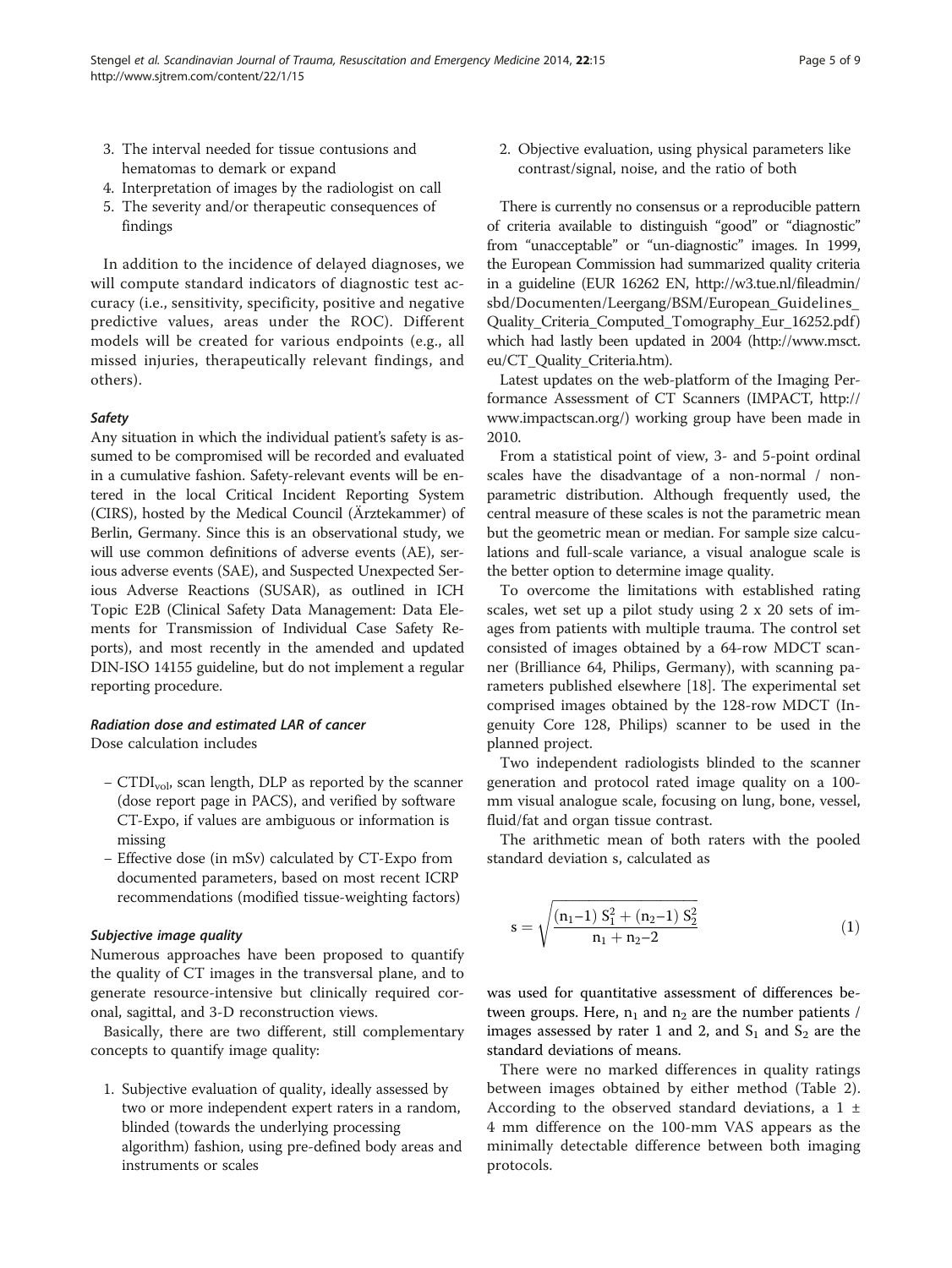| <b>Tissue</b> | Pooled mean (SD) |              | Mean difference (95% CI) |
|---------------|------------------|--------------|--------------------------|
|               | 64-row           | 128-row      |                          |
| Lung          | 93.90 (1.89)     | 93.30 (2.03) | $0.60$ (-0.66 to 1.86)   |
| Bone          | 93.28 (2.32)     | 92.15 (3.63) | 1.13 $(-0.82$ to 3.08)   |
| Vessel        | 91.60 (3.31)     | 89.90 (4.84) | 1.70 (-0.95 to 4.35)     |
| Organ         | 89.60 (3.92)     | 85.98 (7.87) | 3.62 $(-0.36$ to 7.60)   |
| Fluid/Fat     | 92.98 (3.39)     | 90.78 (4.43) | 2.20 $(-0.33$ to 4.73)   |

<span id="page-5-0"></span>Table 2 Summary of the results of the pilot study

A 100-mm VAS was used for subjective image quality assessment.

#### Objective image quality

Contrast and noise, and the ratio of both, are amongst the most influential indices to describe the objective quality of CT images.

The contrast-to-noise ratio (CNR) is defined as

$$
CNR = \frac{|s_1 - s_2|}{\sqrt{\frac{\sigma_1^2 + \sigma_2^2}{2}}}
$$
 (2)

where  $S_1$  = mean CT number (in HU) in region of interest 1 (ROI<sub>1</sub>) 1, S<sub>2</sub> = mean HU in ROI<sub>2</sub>,  $\sigma_1$  = mean SD of the mean HU in  $ROI<sub>1</sub>$ , and  $\sigma<sub>2</sub>$  mean SD of the mean HU in ROI<sub>2</sub>

Standard ROIs of similar size and position are placed in prominent anatomical structures such as the aorta, liver, other solid organs and spinal muscles. If metal implants are present, then ROIs shall also be placed in the vicinity.

#### Patients

This study will include a representative German and European trauma population, meaning that eligible patients had

- 1. sustained blunt major trauma by a car crash or fall from a height
- 2. been resuscitated on scene by a multi-professional team of paramedics and emergency physicians, including sedation / general anaesthesia and airway management by oro-tracheal intubation

Thus, the target sample unavoidably includes incompetent (i.e., unconscious and ventilated, probably hemodynamically unstable) patients.

An injury is an unpredictable event that may occur in all age groups, and regardless of other medical conditions. Some patients may also not have reached the legal age of consent at the time of injury.

Patients with the following characteristics are eligible to be enrolled in the planned study:

- 1. Male and female patients of all ages
- 2. Suspected or already proven blunt multiple trauma, as indicated by the presence of injuries to  $\geq 2$  body

regions which, alone or in combination, are lifethreatening, or an ISS  $\geq$ 16

- 3. Indication for primary, single-pass whole-body CT by judgment of the trauma leader in charge and according to red flag criteria outlined in the German Trauma Association's clinical practice guideline on the management of multiple trauma [[45](#page-8-0)]:
	- any injury mechanism exposing patients to a high risk of multiple trauma (i.e., road traffic crash with presumed high-energy trauma like extrication or death of a car occupant, pedestrian struck by a vehicle, fall from height)
	- need for technical rescue
	- impaired physical or physiological status (i.e., unconsciousness, intubation and ventilation, obvious signs of injury like bruises, haematoma, open wounds or fractures, hemodynamic instability)
	- suspicion of severe trauma confirmed by paramedics and/or emergency doctors on scene

This study evaluates routine clinical practice and consecutive patients. Since this includes only subjects who undergo primary, single-pass MDCT for clinical indication, those

- 1. considered unsuitable for CT for any reason (e.g., need for immediate life-saving thoracotomy, laparotomy, or cranial trepanation)
- 2. with futile resuscitation and / or CPR efforts
- 3. declared dead on arrival will be missed by this study.

#### Recruitment and documentation

Patients will be recruited under routine clinical care conditions, and documentation will mainly comprise data collected for administrative issues or routinely entered in the electronic patient chart. Also, all radiological images will be stored in a PACS for later processing and evaluation.

We will record all patients participating in this study immediately after they underwent the MDCT scan. Informed consent will be gathered by relatives or the next of kin, or individual patients as soon as they are able to consent in using their data for scientific purposes.

This study focuses on delayed and missed injuries, and the accuracy of the primary MDCT scan. Thus, it needs a diagnostic reference or gold standard.

The probably best reference method to which initial MDCT findings can be compared is the clinical and radiological follow-up. If the initial MDCT misses injuries in severely injured patients, it is very likely they will be detected during hospital stay (the same holds true for suspected pathological findings which cannot be confirmed or verified on follow-up imaging).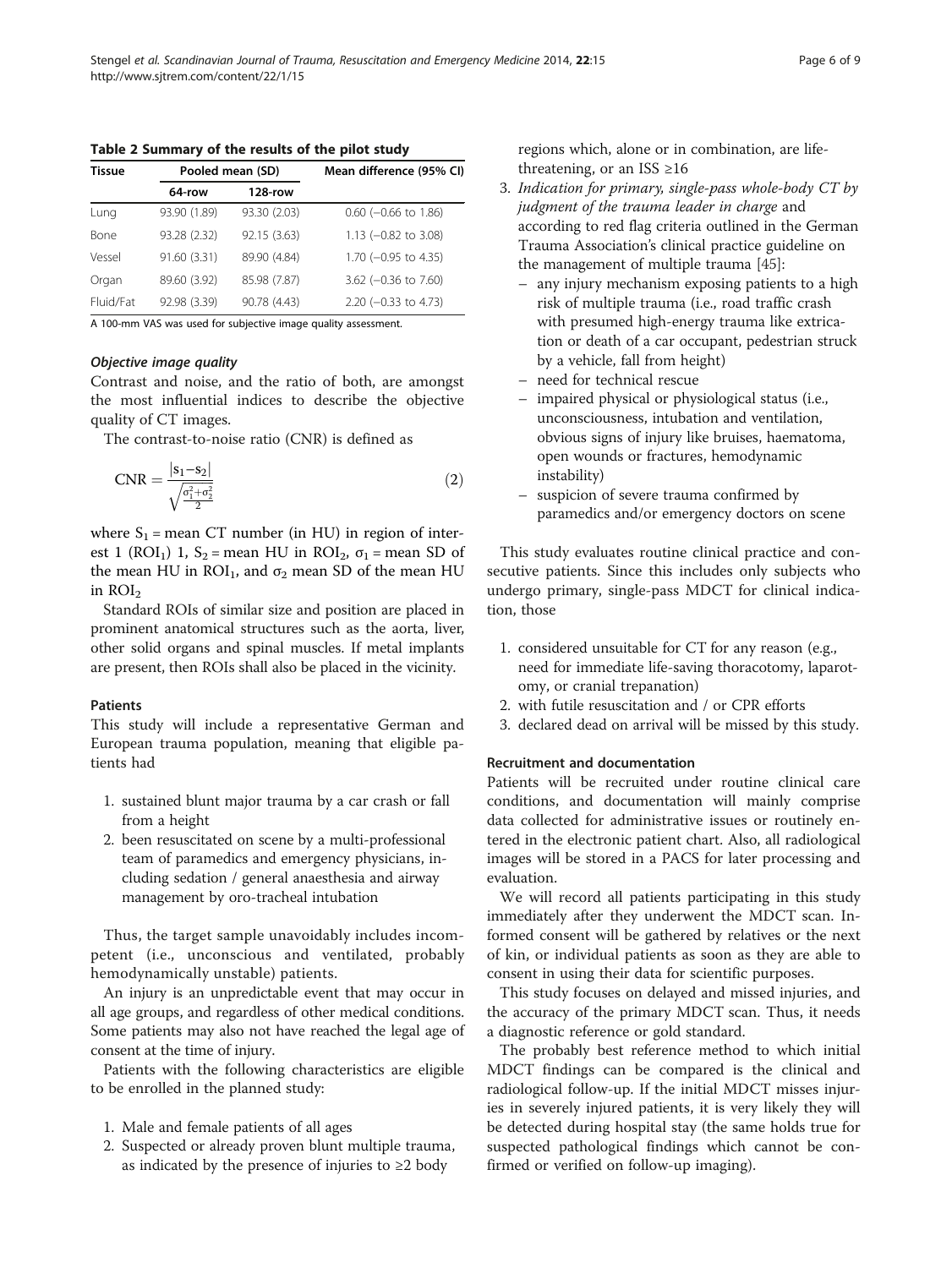This study will employ a synopsis of all clinical (including intra-operative) and radiological findings collected until discharge as the diagnostic reference standard. All these items will be traced from routinely available information.

#### Sample size considerations and calculations

The sample size is calculated to guarantee a certain precision of a range of estimates, not to achieve a certain power to detect an a priori defined effect size.

With 500 eligible cases in either cohort, this study fulfils the following prerequisites:

- 1. 95% confidence intervals of both risk and mean differences must not exceed the point estimate by more than 5% in either direction
- 2. multivariate modelling must be possible for five independent covariates (respecting Harrell's rule)

#### Analysis plan

Accepted statistical methods will be used to determine whether the distribution of baseline variables and outcome results are compatible with chance. In general, results will be presented as means, medians, or proportions, and differences in means and proportions, including appropriate measures of distribution and 95% confidence intervals.

We will use established methods to model observational, specifically time-series data, stratified for the different imaging protocols and potential confounding, independent variables. This will include multi-variable generalized linear, random- and mixed-effects regression analyses.

Missing values will be addressed by adequate methods (including multiple imputation techniques).

Multivariate modelling will always be conducted using sound selection, entry, and exclusion of variables, and after testing for model fit and plausibility.

EQUATOR-, GCP-, GEP-, and AMA-conformity will be assured when presenting results. Raw numbers and counts will be provided together with percentages. The STATA 11.0 software package will be employed for all analyses.

#### Data management and quality assurance

Data management, including data entry, plausibility checks and query generation will be performed by the local trial coordinating unit (Centre of Clinical Research, Unfallkrankenhaus Berlin).

Subjective quality of images, as assessed on 100-mm VAS for general impression and distinct quality of structures, tissues and sites specified earlier, will be graded by two radiologists in a paper-based fashion. Tick-marks on the VAS will be measured and be entered in an electronic data capture (EDC) system by appointed research assistants at the trial unit.

All further data will be handled and stored electronically for further processing, and processed in the database. Data handling and protection will conducted according to GCP and federal laws of data protection.

All materials pertaining to the investigation will be documented by research staff of the trial unit, sorted and kept in closed archives. The investigator should maintain all source data together with related study documentation for the maximum period of time permitted by the hospital, institution or private practice, but not less than that minimally prescribed by the local authorities after the clinical part of the study has been completed.

#### **Discussion**

This is the first study which assesses the potential value of a dose-reducing MDCT regimen in patients with multiple and severe trauma. The investigators initially planned a RCT which was rejected by the local IRB.

The current protocol aims at balancing regulatory and methodological issues. While the present study (because of its non-experimental design) cannot formally prove that low-dose MDCT is feasible, safe, and evenly accurate compared to normal-dose MDCT in the trauma setting, the cohort size, the setting, and the anticipated characteristics of patient cohorts will guarantee both high internal and external validity of findings. Advanced statistical approaches will allow for quasi-confirmatory inferences. In the absence of large-scales RCTs, this study may provide the best available evidence to decide in favour of one or the other diagnostic approach.

#### Competing interests

This is an investigator-initiated study, and no external funding by commercial parties was received for planning this research project. The authors declare they have no competing interest.

#### Authors' contributions

SM and DS conceived the study, and worked together in adapting the protocol according to IRB recommendations and obligations. DS drafted the initial and further protocol versions and developed the initial and subsequent investigation plans. CG is the data manager and statistician of this study, and set up data entry forms and the electronic data capture system. CO is responsible for study administration and regulatory affairs. TK, CN, TH, SH, SM and AE are the site investigators responsible for patient recruitment, data collection, endpoint assessment and judgment of image quality. All authors read and approved the final manuscript.

#### Author details

<sup>1</sup> Centre for Clinical Research, Unfallkrankenhaus Berlin Trauma Centre, Warener Str. 7, Berlin 12683, Germany. <sup>2</sup>Department of Trauma and Orthopaedic Surgery, Unfallkrankenhaus Berlin Trauma Centre, Warener Str. 7, Berlin 12683, Germany. <sup>3</sup>Department of Radiology, Unfallkrankenhaus Berlin Trauma Centre, Warener Str. 7, Berlin 12683, Germany. <sup>4</sup> Julius Wolff Institute, Charité Medical University Centre, Augustenburger Pl. 1, Berlin 13353, Germany.

Received: 26 December 2013 Accepted: 22 February 2014 Published: 3 March 2014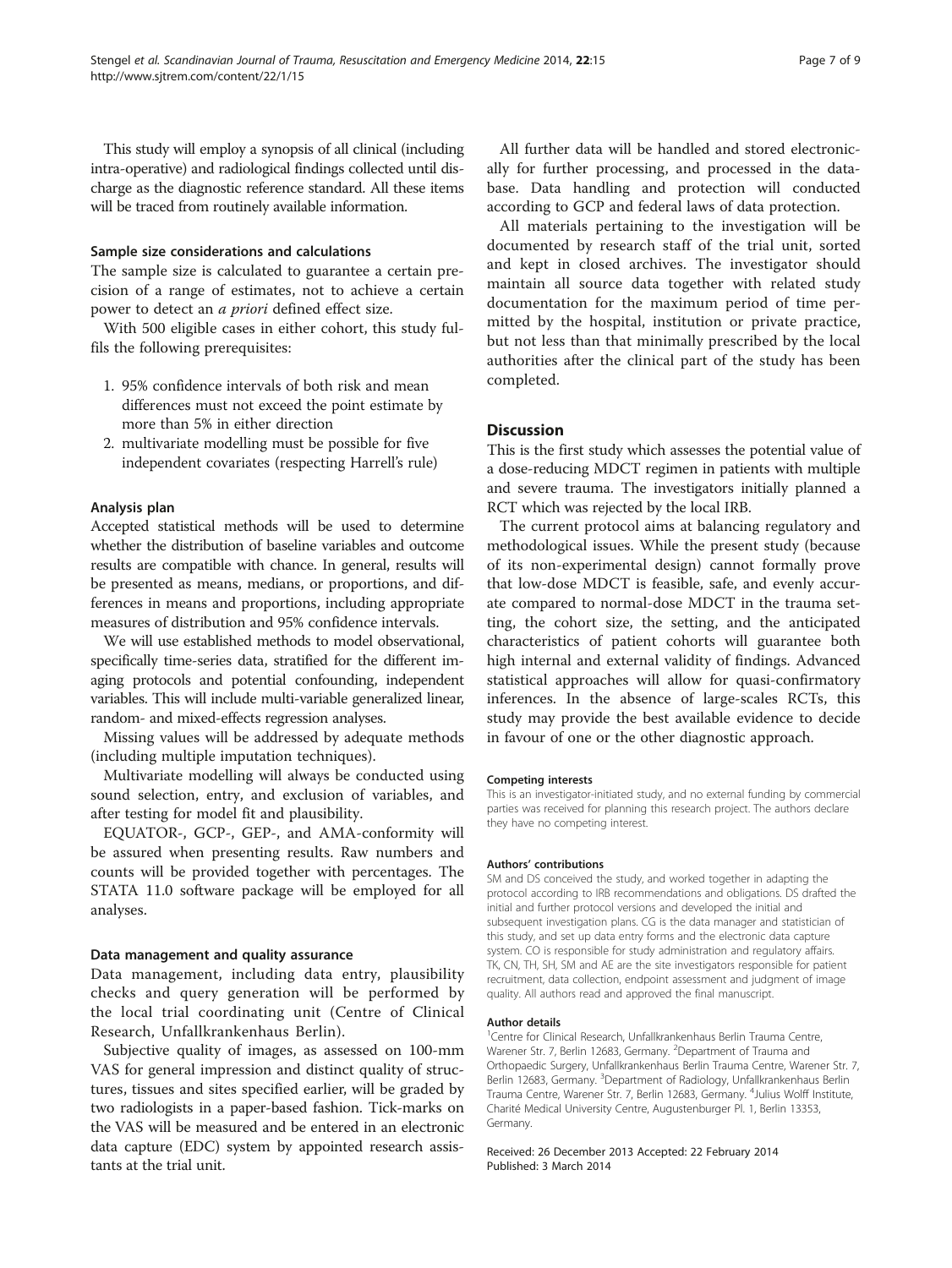#### <span id="page-7-0"></span>References

- 1. European Association for Injury Prevention and Safety Promotion: *Injuries* in the European Union. Report on Injury Statistics 2008–2010. Amsterdam: EuroSafe; 2013.
- Mathers CD, Loncar D: Projections of global mortality and burden of disease from 2002 to 2030. PLoS Med 2006, 3:e442.
- 3. Murray CJ, Vos T, Lozano R, Naghavi M, Flaxman AD, Michaud C, Ezzati M, Shibuya K, Salomon JA, Abdalla S, Aboyans V, Abraham J, Ackerman I, Aggarwal R, Ahn SY, Ali MK, Alvarado M, Anderson HR, Anderson LM, Andrews KG, Atkinson C, Baddour LM, Bahalim AN, Barker-Collo S, Barrero LH, Bartels DH, Basáñez MG, Baxter A, Bell ML, Benjamin EJ, et al: Disability-adjusted life years (DALYs) for 291 diseases and injuries in 21 regions, 1990–2010: a systematic analysis for the Global Burden of Disease Study 2010. Lancet 2012, 380:2197–2223.
- 4. Peden M: UN General Assembly calls for decade of action for road safety. Inj Prev 2010, 16:213.
- 5. Celso B, Tepas J, Langland-Orban B, Pracht E, Papa L, Lottenberg L, Flint L: A systematic review and meta-analysis comparing outcome of severely injured patients treated in trauma centers following the establishment of trauma systems. J Trauma 2006, 60:371-378.
- 6. Davidson GH, Hamlat CA, Rivara FP, Koepsell TD, Jurkovich GJ, Arbabi S: Long-term survival of adult trauma patients. JAMA 2011, 305:1001–1007.
- 7. Mackenzie EJ, Rivara FP, Jurkovich GJ, Nathens AB, Frey KP, Egleston BL, Salkever DS, Scharfstein DO: A national evaluation of the effect of trauma-center care on mortality. N Engl J Med 2006, 354:366–378.
- 8. National Confidential Enquiry into Patient Outcome and Death: Trauma: Who Cares?. 2007th edition. London: National Confidential Enquiry into Patient Outcome and Death; 2007.
- 9. Chen CW, Chu CM, Yu WY, Lou YT, Lin MR: Incidence rate and risk factors of missed injuries in major trauma patients. Accid Anal Prev 2011, 43:823–828.
- 10. Pfeifer R, Pape HC: Missed injuries in trauma patients: a literature review. Patient Saf Sura 2008, 2:20.
- 11. Kanz KG, Korner M, Linsenmaier U, Kay MV, Huber-Wagner SM, Kreimeier U, Pfeifer KJ, Reiser M, Mutschler W: Prioritätenorientiertes Schockraummanagement unter Integration des Mehrschichtspiralcomputertomographen. Unfallchirurg 2004, 107:937–944.
- 12. Salim A, Sangthong B, Martin M, Brown C, Plurad D, Demetriades D: Whole body imaging in blunt multisystem trauma patients without obvious signs of injury: results of a prospective study. Arch Surg 2006, 141:468–473.
- 13. Weninger P, Mauritz W, Fridrich P, Spitaler R, Figl M, Kern B, Hertz H: Emergency room management of patients with blunt major trauma: evaluation of the multislice computed tomography protocol exemplified by an urban trauma center. J Trauma 2007, 62:584-591.
- 14. Wurmb TE, Fruhwald P, Hopfner W, Roewer N, Brederlau J: Whole-body multislice computed tomography as the primary and sole diagnostic tool in patients with blunt trauma: searching for its appropriate indication. Am J Emerg Med 2007, 25:1057–1062.
- 15. Smith CM, Mason S: The use of whole-body CT for trauma patients: survey of UK emergency departments. Emerg Med J 2011, 29:630–634.
- 16. Huber-Wagner S, Lefering R, Qvick LM, Korner M, Kay MV, Pfeifer KJ, Reiser M, Mutschler W, Kanz KG, Working Group on Polytrauma of the German Trauma Society: Effect of whole-body CT during trauma resuscitation on survival: a retrospective, multicentre study. Lancet 2009, 373:1455–1461.
- 17. Huber-Wagner S, Biberthaler P, Haberle S, Wierer M, Dobritz M, Rummeny E, van Griensven M, Kanz KG, Lefering R, TraumaRegister DGU: Whole-body CT in haemodynamically unstable severely injured patients - a retrospective, multicentre study. PLoS One 2013, 8:e68880.
- 18. Stengel D, Ottersbach C, Matthes G, Weigeldt M, Grundei S, Rademacher G, Tittel A, Mutze S, Ekkernkamp A, Frank M, Schmucker U, Seifert J: Accuracy of single-pass whole-body computed tomography for detection of injuries in patients with major blunt trauma. CMAJ 2012, 2012:2012.
- 19. Asha S, Curtis KA, Grant N, Taylor C, Lo S, Smart R, Compagnoni K: Comparison of radiation exposure of trauma patients from diagnostic radiology procedures before and after the introduction of a panscan protocol. Emerg Med Australas 2012, 24:43–51.
- 20. Baumann BM, Chen EH, Mills AM, Glaspey L, Thompson NM, Jones MK, Farner MC: Patient perceptions of computed tomographic imaging and their understanding of radiation risk and exposure. Ann Emerg Med 2011, 58:1–7.
- 21. Brenner DJ, Hall EJ: Computed tomography-an increasing source of radiation exposure. N Engl J Med 2007, 357:2277–2284.
- 22. Korley FK, Pham JC, Kirsch TD: Use of advanced radiology during visits to US emergency departments for injury-related conditions, 1998–2007. JAMA 2010, 304:1465–1471.
- 23. Sharma OP, Oswanski MF, Sidhu R, Krugh K, Culler AS, Stombaugh HA, Lauer SK: Radiation trends in trauma patients. Am Surg 2011, 77:193–197.
- 24. Snyder GE: Whole-body imaging in blunt multisystem trauma patients who were never examined. Ann Emerg Med 2008, 52:101-103.
- 25. Tien HC, Tremblay LN, Rizoli SB, Gelberg J, Spencer F, Caldwell C, Brenneman FD: Radiation exposure from diagnostic imaging in severely injured trauma patients. J Trauma 2007, 62:151–156.
- 26. Smith-Bindman R, Lipson J, Marcus R, Kim KP, Mahesh M, Gould R, Berrington de González A, Miglioretti DL: Radiation dose associated with common computed tomography examinations and the associated lifetime attributable risk of cancer. Arch Intern Med 2009, 169:2078–2086.
- 27. Harrieder A, Geyer LL, Korner M, Deak Z, Wirth S, Reiser M, Linsenmaier U: Evaluation of radiation dose in 64-row whole-body CT of multiple injured patients compared to 4-row CT. Rofo 2012, 184:443–449.
- 28. Colli V, Mangini M, Strocchi S, Lumia D, Canì A, Boffano C, Cesarani F, Rizzi E, Ferrara RM, Andreis IA, Bruno J, Gozzi G, Cacciatori M, Ostinelli A, Vite C, Conte L, Fugazzola C: Performance assessment of four 64-slice computed tomographic devices for a typical clinical protocol. J Comput Assist Tomogr 2011, 35:57–64.
- 29. Thibault JB, Sauer KD, Bouman CA, Hsieh J: A three-dimensional statistical approach to improved image quality for multislice helical CT. Med Phys 2007, 34:4526–4544.
- 30. Silva AC, Lawder HJ, Hara A, Kujak J, Pavlicek W: Innovations in CT dose reduction strategy: application of the adaptive statistical iterative reconstruction algorithm. AJR Am J Roentgenol 2010, 194:191–199.
- 31. Kaplan DA: Iterative reconstruction in CT evolves for lower dose, increased clarity. 2012. [http://www.diagnosticimaging.com/ct/iterative](http://www.diagnosticimaging.com/ct/iterative-reconstruction-ct-evolves-lower-dose-increased-clarity)[reconstruction-ct-evolves-lower-dose-increased-clarity.](http://www.diagnosticimaging.com/ct/iterative-reconstruction-ct-evolves-lower-dose-increased-clarity)
- 32. Prakash P, Kalra MK, Kambadakone AK, Pien H, Hsieh J, Blake MA, Sahani DV: Reducing abdominal CT radiation dose with adaptive statistical iterative reconstruction technique. Invest Radiol 2010, 45:202–210.
- 33. Prakash P, Kalra MK, Ackman JB, Digumarthy SR, Hsieh J, Do S, Shepard JA, Gilman MD: Diffuse lung disease: CT of the chest with adaptive statistical iterative reconstruction technique. Radiology 2010, 256:261–269.
- 34. Prakash P, Kalra MK, Digumarthy SR, Hsieh J, Pien H, Singh S, Gilman MD, Shepard JA: Radiation dose reduction with chest computed tomography using adaptive statistical iterative reconstruction technique: initial experience. J Comput Assist Tomogr 2010, 34:40–45.
- 35. Matsuda I, Hanaoka S, Akahane M, Sato J, Komatsu S, Inoh S, Kiryu S, Yoshioka N, Ino K, Ohtomo K: Adaptive statistical iterative reconstruction for volume-rendered computed tomography portovenography: improvement of image quality. Jpn J Radiol 2010, 28:700-706.
- 36. Ren Q, Dewan SK, Li M, Li J, Mao D, Wang Z, Hua Y: Comparison of adaptive statistical iterative and filtered back projection reconstruction techniques in brain CT. Eur J Radiol 2012, 81:2597-2601
- 37. Hara AK, Paden RG, Silva AC, Kujak JL, Lawder HJ, Pavlicek W: Iterative reconstruction technique for reducing body radiation dose at CT: feasibility study. AJR Am J Roentgenol 2009, 193:764–771.
- 38. Noel PB, Fingerle AA, Renger B, Munzel D, Rummeny EJ, Dobritz M: Initial performance characterization of a clinical noise-suppressing reconstruction algorithm for MDCT. AJR Am J Roentgenol 2011, 197:1404–1409.
- 39. Hosch W, Stiller W, Mueller D, Gitsioudis G, Welzel J, Dadrich M, Buss SJ, Giannitsis E, Kauczor HU, Katus HA, Korosoglou G: Reduction of radiation exposure and improvement of image quality with BMI-adapted prospective cardiac computed tomography and iterative reconstruction. Eur J Radiol 2012, 81:3568–3576.
- 40. Funama Y, Taguchi K, Utsunomiya D, Oda S, Yanaga Y, Yamashita Y, Awai K: Combination of a low-tube-voltage technique with hybrid iterative reconstruction (iDose) algorithm at coronary computed tomographic angiography. J Comput Assist Tomogr 2011, 35:480-485.
- 41. Schoenhagen P, Bolen MA, Halliburton SS: Iterative CT reconstruction of aortic intramural hematoma. Circ J 2011, 75:1774–1776.
- 42. Noel PB, Fingerle AA, Renger B, Rummeny EJ, Doherty C: Clinical comparison study of a novel statistical iterative and filtered backprojection reconstruction. In Medical Imaging 2011: Physics of Medical Imaging. Proceedings of SPIE 7961. Edited by Pelc NJ, Samei E, Nishikawa RM. 2011.